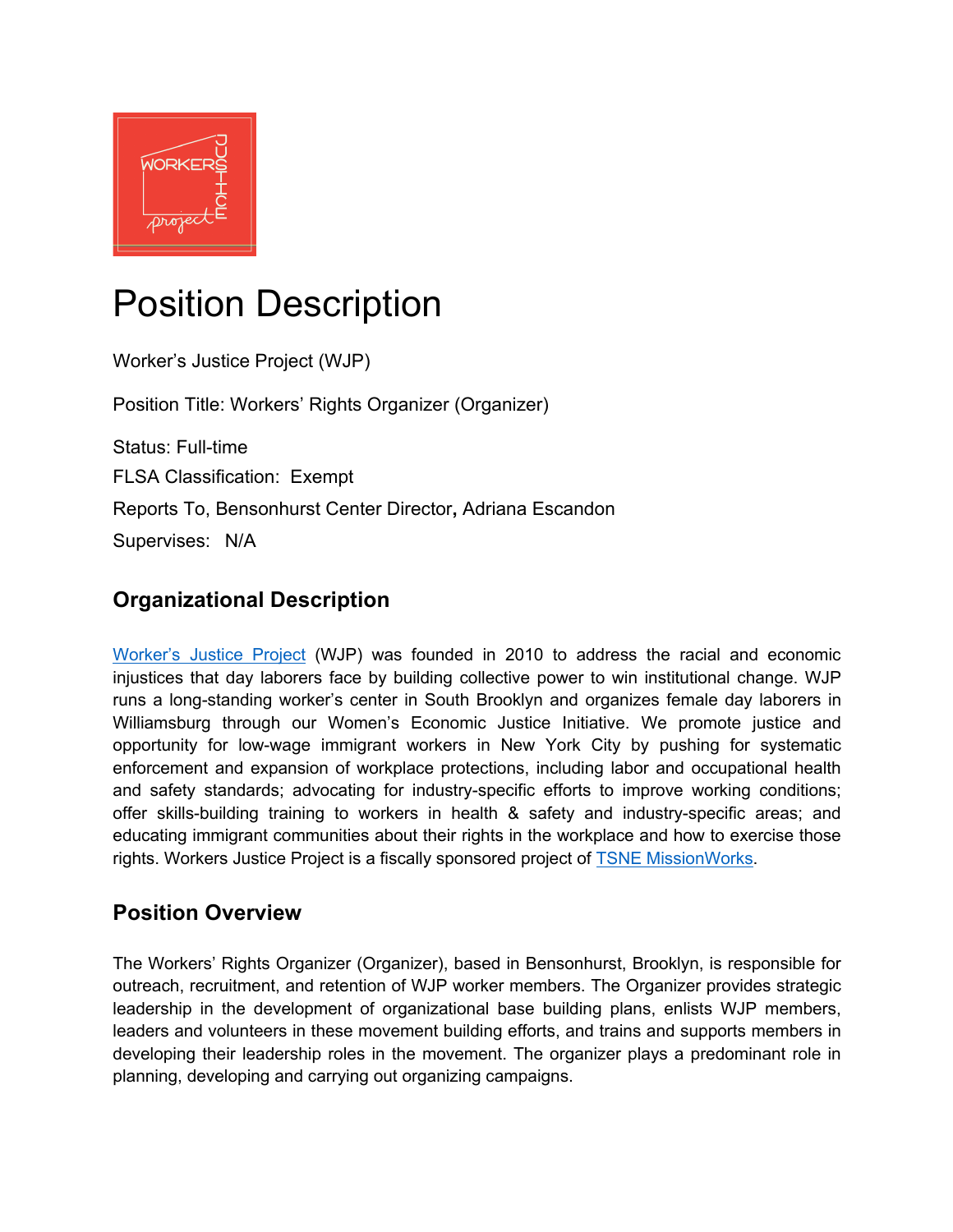The Organizer is responsible for developing employment opportunities and for workforce development trainings and program management through marketing and outreach to recruit prospective and retain current employers The Organizer is also responsible for dispatching workers to jobs and for organizing workers into committees that inform, maintain and further develop the local hiring hall and workforce development programs. The Organizer also engages workers in Workers Justice Project's organizing campaigns, program and worker leadership development, and plays an important role in applying and serving as a model of the principles of the workers and their organizations, those being *unity* and *membership-based growth*. The position requires travel periodically as well as some evening and weekend work.

# **Essential Job Functions**

#### **Workforce Development Trainings, Program Management, & Outreach**

- Based on collective observations and historically identified needs, work with team members to scope, plan, develop, implement, and document workforce development trainings and programming, which include: job skills trainings, vocational trainings, workforce preparation, pre- apprenticeship referrals, life skills workshops, financial literacy, occupational health and safety trainings, and English language instruction.
- Coordinates and maintains day laborer job skills trainings programs (i.e. painting, carpentry, sheetrock) with worker leaders and community partners.
- Incorporates popular education and teaching methodologies into the trainings and workshops.
- Develop and execute processes and a schedule to monitor all workplaces who employ members, to ensure safe workplace standards are practiced at all times, and fair wages are being paid on an ongoing basis.
- Where concerns are identified, initiate and lead WJP's efforts to achieve a timely and mutual resolution in compliance with all with applicable statues, laws and policies.
- Manage employer relations with businesses and property owners to ensure that the employers and their laborers and domestic workers become and remain engaged with the Day Laborer Center.
- Create and implement job development strategies to enhance opportunities for stable employment for day laborer and domestic worker through marketing and direct outreach to potential and current employers.

#### **Hiring & Job Dispatch**

- Work in collaboration with other WJP staff, Center Directors, and worker leaders to create and implement a work plan of activities that is supportive of the overall objectives of the hiring site.
- Facilitate employers, domestic workers, and day laborers in negotiating work agreements in an organized and respectful manner.
- Ensure adherence to the rules and procedures accorded by the general assembly.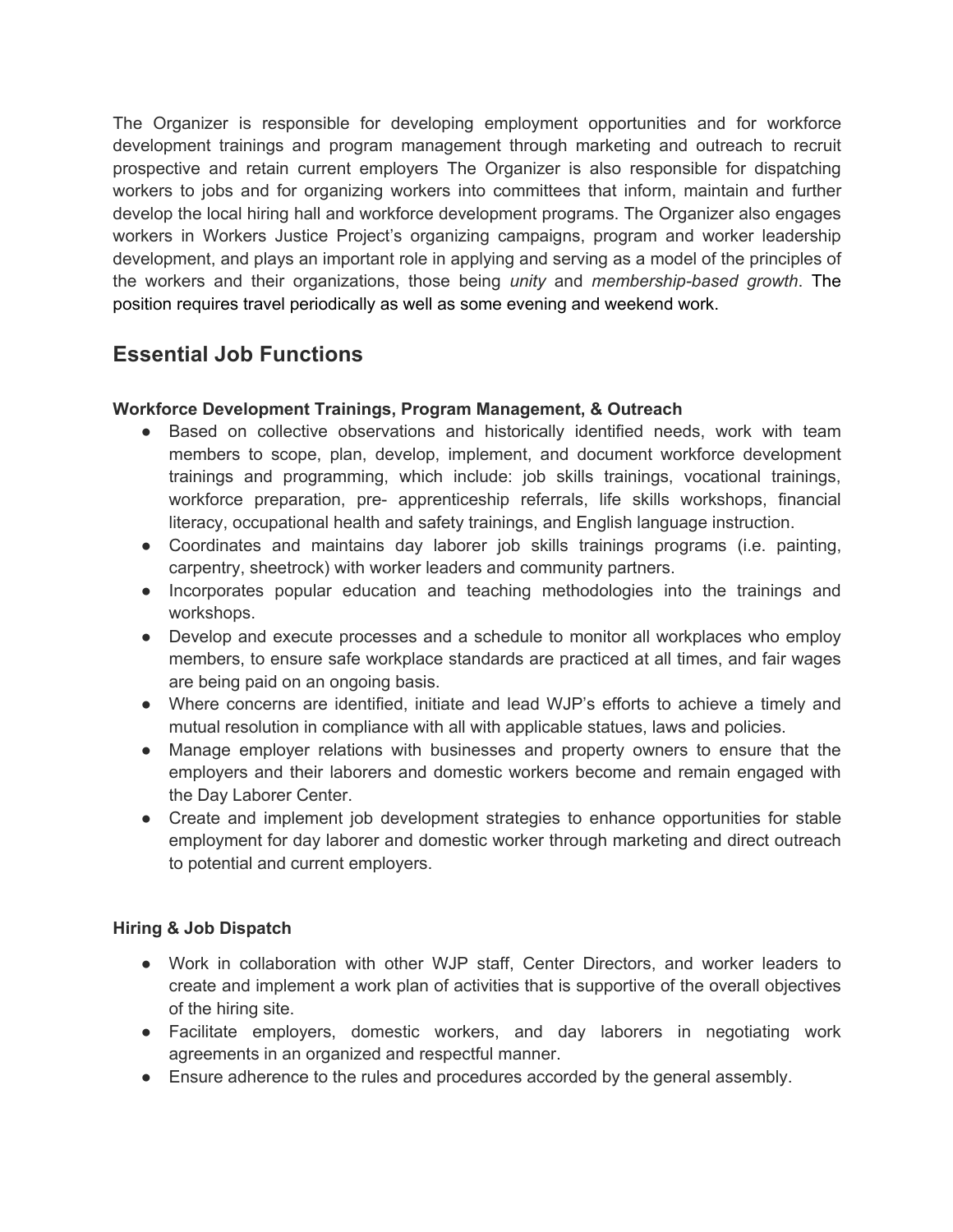- Advocate directly with employers for the needs and rights of domestic workers and day laborers.
- Remember that, there's no right or wrong answer and work with honestly in mediating and resolving conflicts between domestic workers, day laborers and employers.
- Provide initial response and/or efforts to triage and resolve each situation, event, problem and/or conflict that occurs at the site. Work with team members to create and execute plans for resolution to these matters.

#### **Advocacy, Leadership Development & Social Justice Organizing**

- Serve as a lead staff Organizers to engage workers and members in organizing campaigns for Worker's Justice Project (WJP).
- Convene and facilitate committees, meetings and general assemblies with workers as needed.
- Facilitate dialogue and education for day laborers about their legal rights and responsibilities.
- Work in collaboration with staff and member leaders to develop and promote leadership and empowerment of day laborers and other workers.
- Work in collaboration with staff and member leaders to implement a new membership structure for WJP, which will unify and strengthen the membership-base.
- Promote democratic decision-making processes.
- Maintain and nourish positive community and public relations with visitors to the workers centers including: police, neighbors, volunteers, the press, medical and legal representatives and other institutions including churches, unions, and local businesses.
- Conflict resolution The Organizer must be adept in identifying, managing, aiding and facilitating both internal and external conflict resolution.
- Organize and engage members and others in direct action organizing.

#### **Administration**

- Oversee and maintain data management and record keeping and prepare weekly and monthly activity and data reports.
- Answer phones and field calls when at the worksites.
- Provide interpretation/translation of job requirements for laborers and worker members.
- Participate in weekly staff meetings and all other relevant meetings.
- Perform other responsibilities as needed.

# **Qualifications**

- Competent knowledge of social media, computer operations (Google Apps, Word, Excel, etc.) and equipment operation such as copiers, fax machines and telephones.
- Proficiency with Microsoft office software (Microsoft Word, Excel, Mail, etc.)